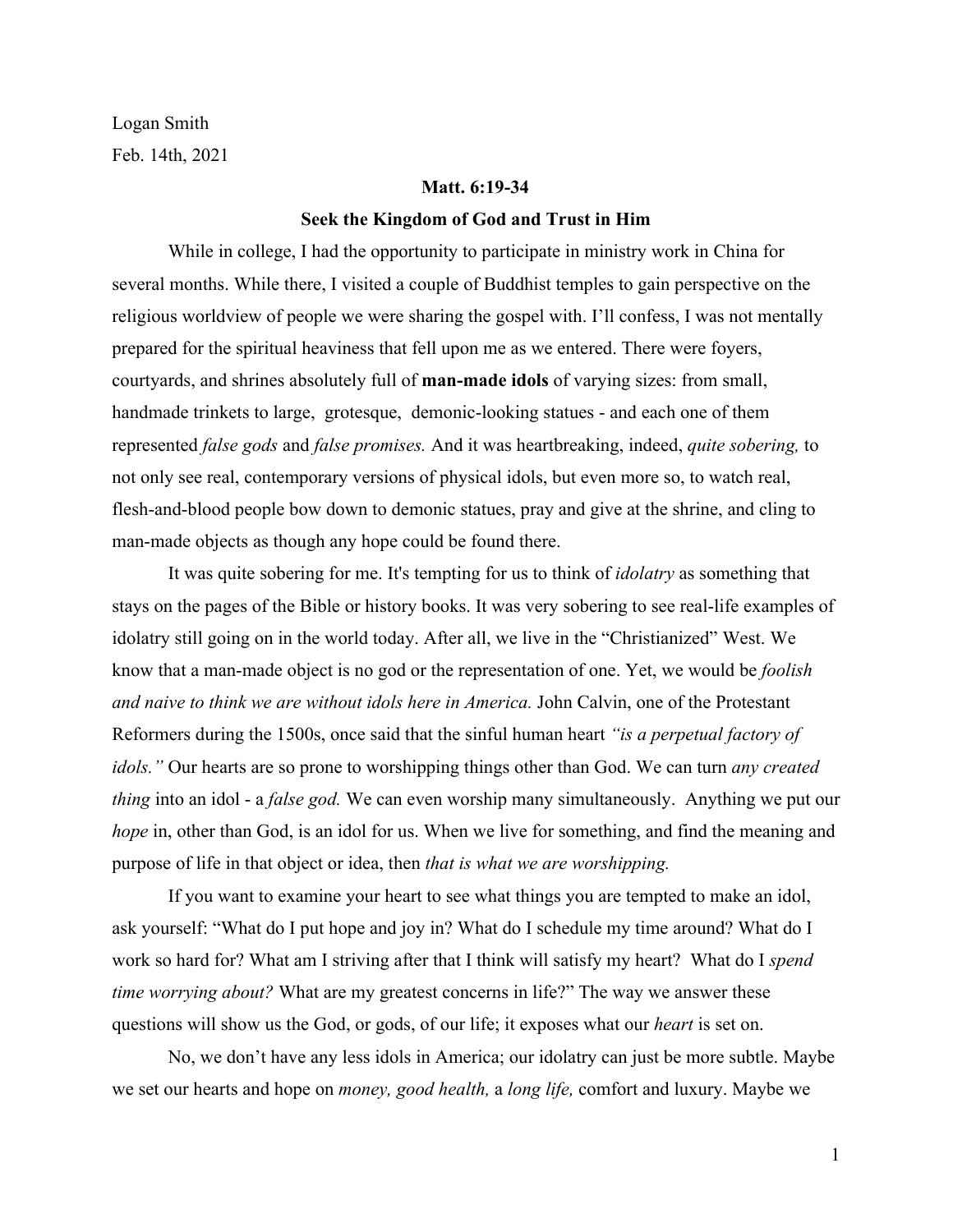believe the lie that if we just had *that car,* or *that house, these clothes, those decorations, this job, that financial security -* if we just had more and more, nicer, bigger, and better things - **then** we would truly be happy and satisfied! As if the purpose and meaning of life could be found in physical objects - the things and treasures of this world! But this is simply *idolatry*, isn't it? Or when we catch ourselves growing *anxious* and *overly-concerned about our physical welfare and material possessions* - then this, too, can show us that *our hearts are set on, hoping in, and trusting in this world, maybe even ourselves, more than God and His Kingdom.*

Our hearts will either be set on **God and His Kingdom,** or the **Kingdom and things of this world.** This is the message of **Matt. 6:19-34.** In this passage, Jesus addresses the motives of our heart once again, this time focusing on *where our greatest priorities lie: in this world? Or in the Kingdom of God and eternal life in Heaven?* And the way we answer this question reveals whether or not we live *by faith in Christ* or by sight and unbelief.

#### **I. Set Your Heart on the Kingdom of God, not this World (vv.19-24)**

In verses 19-24, Jesus gives **3 different illustrations** to show how we will either live **for this world** or for **God and the world to come, in eternal life.** There is no middle ground; whicher one we set our hearts on reveals what we truly believe, will determine the way we live our lives, and reveals who, or what, we ultimately worship and serve.

#### **A. Treasure - Where your treasure is, there your heart will be also (vv. 19-21)**

First, Jesus tells us about *Two Treasures,* in **vv.19-21.** He commands us: *"Do not lay up for yourselves treasures on earth."* Why not? Because *such treasure is temporary; it does not last!* Earthly treasures - such as money, material goods, houses, any resource we have, or even fame and power - such things are prized and highly valued in this life, and they do have a certain level of importance. And yet, *"moth and rust"* destroy them, *"thieves"* break in and steal them; this speaks to any kind of decay, corruption, or loss of earthly treasures! Money can be stolen. Good reputations, fame, and power can collapse. Houses and cars can fall apart or be destroyed by a natural disaster. Even if we work hard our entire lives to build a fortune - what good does your 401k or stock market investment do you when you die? We cannot take any of it with us.

By contrast, we're commanded to *"lay up for yourselves treasures in heaven,"* for such treasure *lasts forever;* it cannot be destroyed, nor can anyone take it from you! Instead of living our lives centered around the purpose of amassing wealth, possessions, and prosperity in *this life,*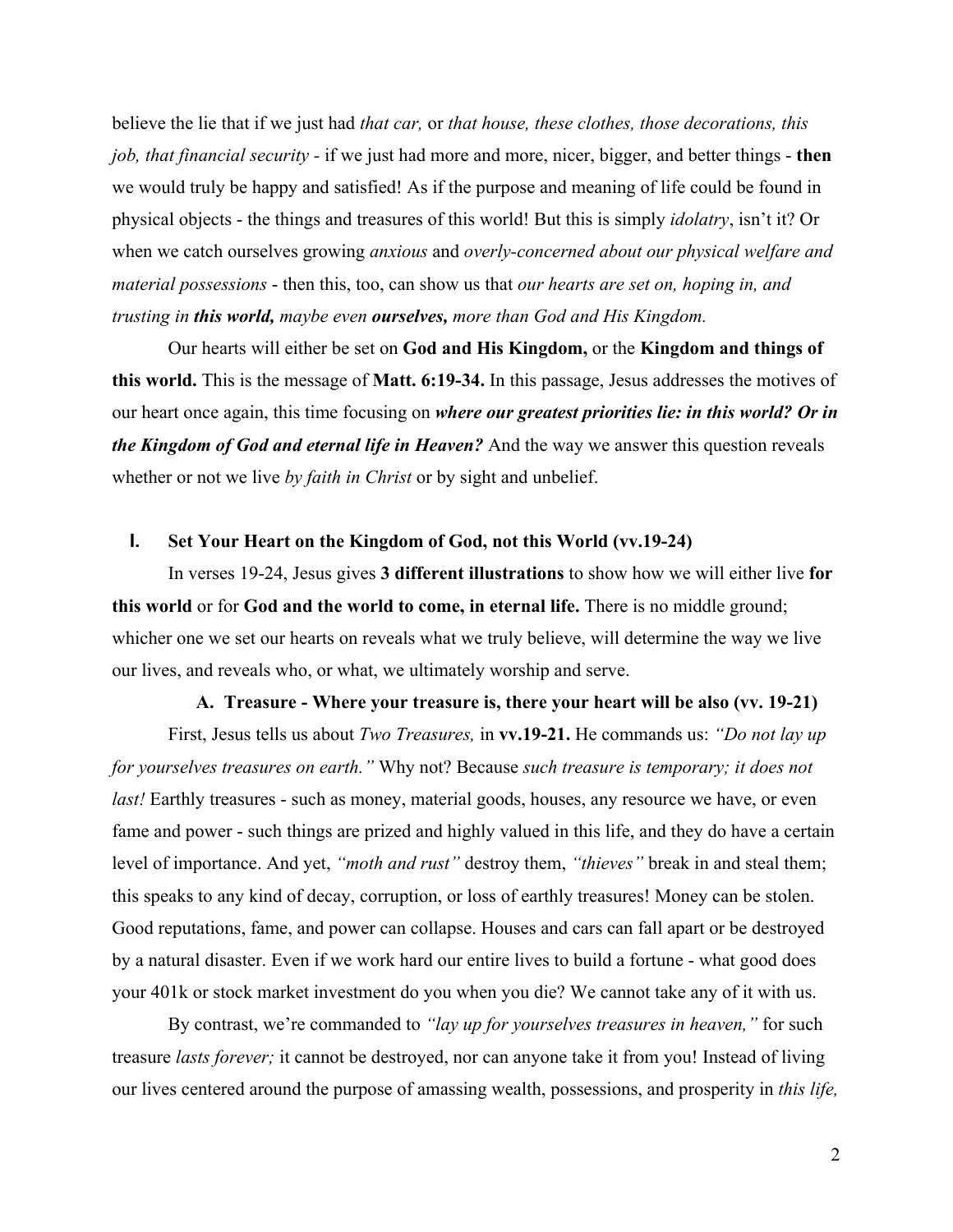which is fleeting, the only *wise and sensible* thing to do is to *build up treasures that have eternal significance and value, in the Kingdom of God!*

**Illustration:** We can think of it like this: Would you rather win a free night in a hotel, or be given a free mansion for the rest of your life? No matter how fancy the hotel, *we would be insane to choose the hotel over the mansion,* wouldn't we? It offers a place to stay, sure - *but only for one night.* The mansion is a home, that lasts for the rest of your life! And that is exactly what Jesus is saying here - *what he offers us in the Kingdom of God lasts forever! An eternal home!* No matter how durable that mansion is, *you cannot bring it with you when you die!* And 70, 80, 100 years - *it will seem like one night when compared with eternity!* No matter how fancy and comfortable that mansion is, *it will not have been worth it if your next home is an eternity in Hell.* Therefore, what CHrist offers us is *far greater than anything this world has to offer!* As we trust in Christ and live a life of loving obedience - growing in righteousness - we confirm that we truly believe and are headed to eternal life, *and we store up treasures and rewards in the New Heavens and New Earth - treasure that lasts forever!*

Therefore, we're commanded to store up treasure in heaven. How do we do this? By *living a life of faith, reflecting the righteousness of Christ, and obeying God.* We store up treasure by seeking God Himself, His glory, His Kingdom, to do His will, and walk in His righteousness.

This is not simply about which one gives us the better investment in the long run: *it reveals our heart.* Hear **v.21:** *"For where your treasure is, there your heart will be also."* If we truly **believe in God,** if our hearts have truly *turned away* from the idolatry of this world, if we're truly *trusting and hoping in CHrist alone,* then **our heart and priorities must be set on His Kingdom, not this world.**

### **B. Two Lights (vv. 22-23)**

The second illustration Jesus gives, in **v.22-23,** can be more difficult to understand: *"The eye is the lamp of the body. So, if your eye is healthy, your whole body will be full of light, but if your eye is bad, your whole body will be full of darkness. If then the light in you is darkness, how great is the darkness!"*

Basically, he's holding up **blindness** and contrasting it with **sight.** If our eyes are set on this world, it *corrupts and distorts* our vision, our minds, our hearts. It leads us astray. It justifies living *sinful, unbiblical lifestyles* as we pursue the things of this world that we set our eyes on.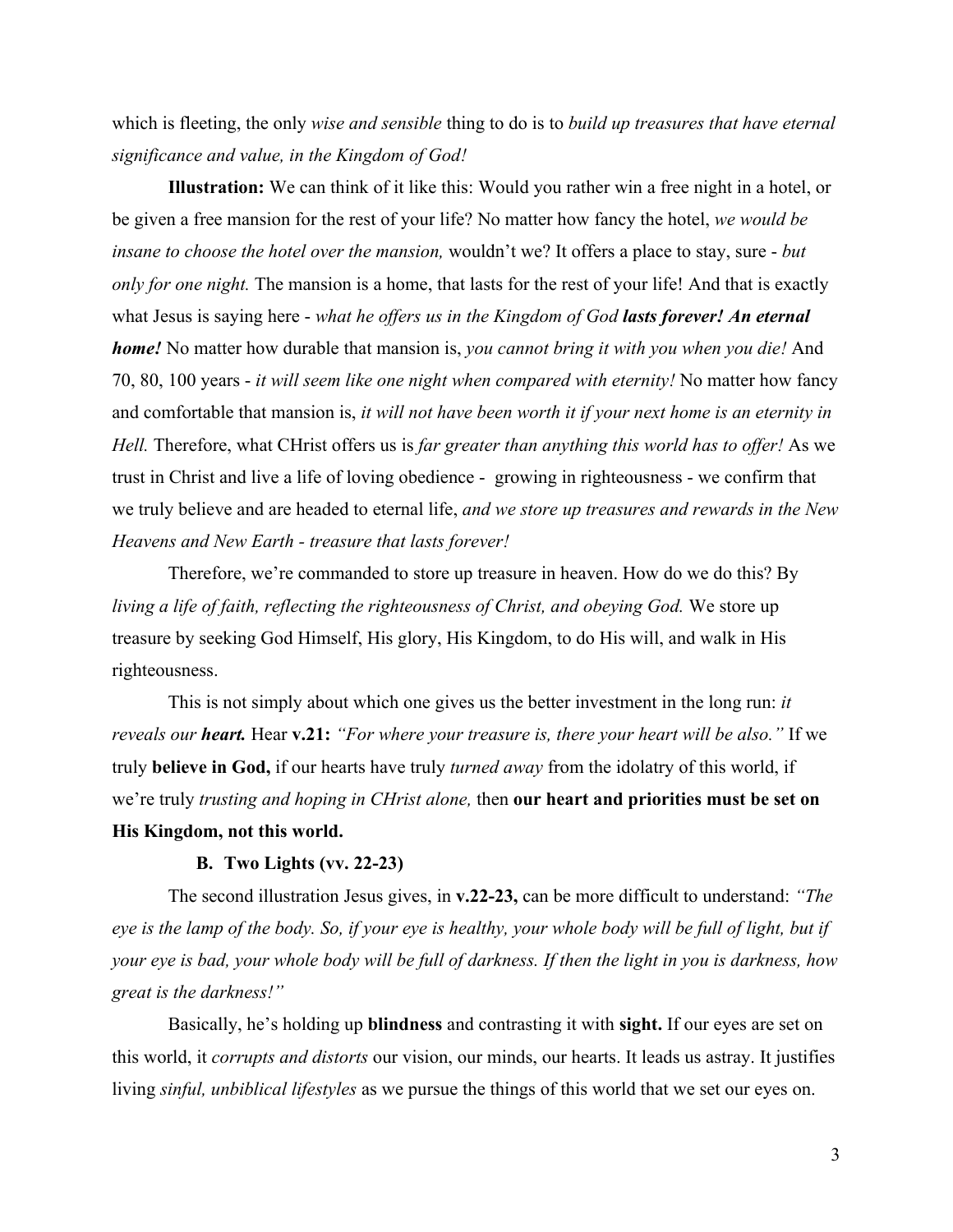Conversely, if we *set our eyes on the Kingdom of God and His righteousness,* if we have the right goal and priorities, then *we have clear vision for how to live our lives!* And rather than go astray, *we can see clearly to follow GOd's will and keep heading towards the goal of eternal life in God's Kingdom.* We show that our *eyes and hearts are set on the Kingdom of God,* and that that is where we are walking towards, *by living a life that reflects the Kingdom of God*

### **C. Two Masters (v.24)**

The third illustration holds up **two masters:** *"No one can serve two masters"* **(v.24).** Unlike someone who can work two jobs, a *slave cannot serve two masters; the master demands complete obedience and devotion.* That's what's pictured here. And who are the masters? *"You cannot serve God and money."* Money clearly represents for us the sum of earthly treasure, doesn't it? There is a **powerful temptation** for us to live our lives in pursuit of *money* and all the things it can bring us. We cannot serve *God on Sunday* and the *god of money Monday through Saturday. Partial devotion* to God is *complete devotion* to this world. There is no middle ground.

## **D. Application**

No, this doesn't mean that it's wrong for us to *work hard* to provide for our own basic needs or to provide for our family and others; this is a *good and godly thing to do*; we're *commanded to do so* in other parts of the BIble, such as *Prov. 6:6-8; 2 Thess. 3:6-12;* or *1 Tim. 5:8.* Nor does this mean that it is necessarily wrong to *make wise investments* as we live in this world, such as a retirement plan, housing mortgage, or insurance. But it *does mean* that we must always think and live in a way that makes *the eternal values of the Kingdom of God* our **greatest priority,** *not the things of this world.*

 So let us *store up treasure in heaven, let us "seek first the Kingdom of God and righteousness"* by setting our hearts on God alone, keeping our eyes fixed firmly on His kingdom!

By faith, we truly believe that GOd's Kingdom is *real, eternal,* and *far more satisfying and valuable than anything this world has to offer!* If this is true, then we *truly believe that the treasures of this world pale in comparison with the treasures of God's Kingdom!* Our hope is in God; our best life *is not now,* but is *in the eternal life to come, dwelling in GOd's perfect Kingdom with Him, forever!* If this is the case, then *it will be evident in the way we view and use money and all are earthly treasures in this life!* INstead of hoarding more and more riches and provisions for this life, we know that *such things really don't matter in the end!*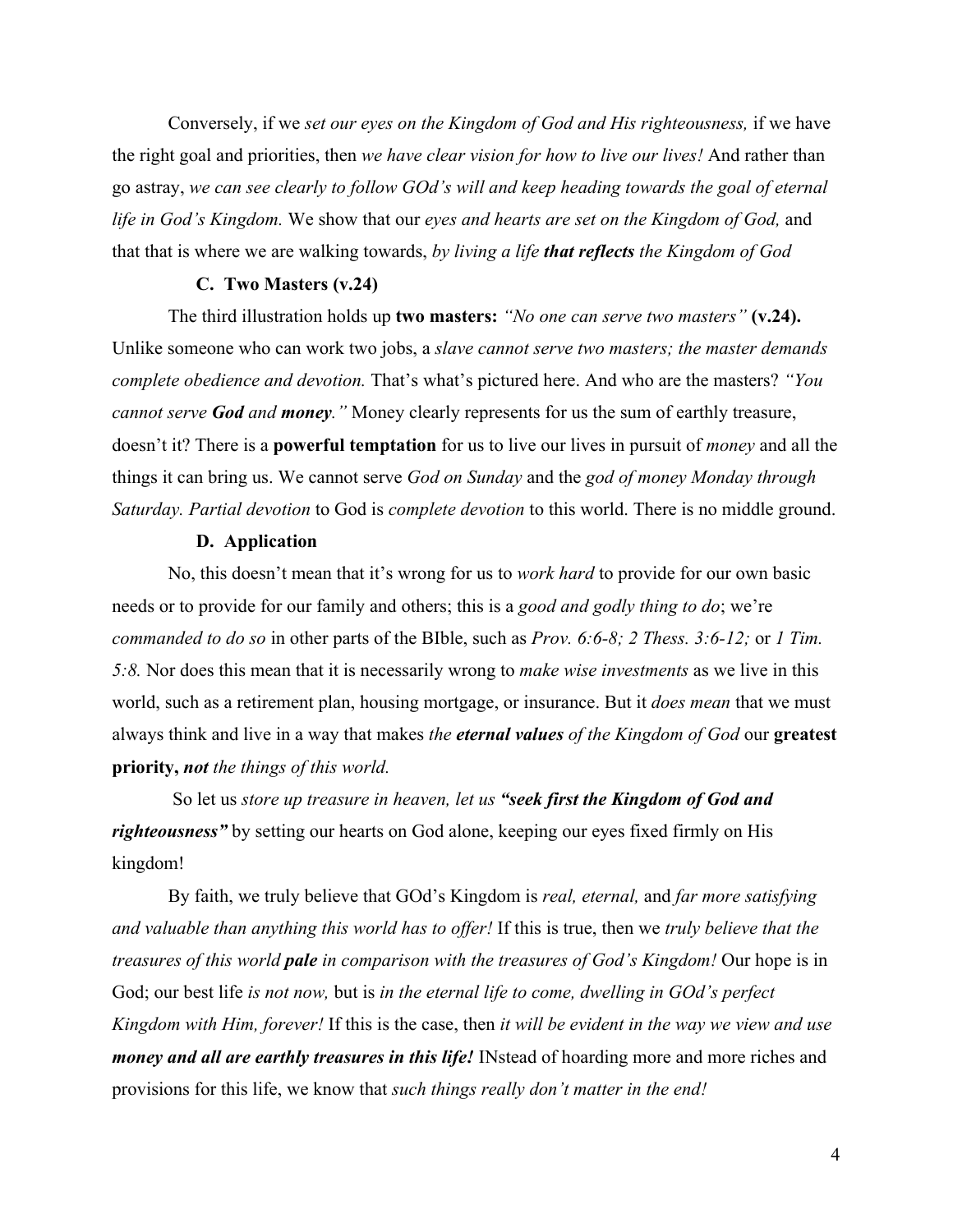So instead, we pursue righteousness, seeking to hoard up more and more treasure in the Kingdom of God! We do this everytime we *obey God* out of a sincere heart, seeking His glory, to do His will, and to walk according to His righteousness. This should frame *all of our lives and all that we do!*

And this will *definitely be revealed in the way we use our money and other earthly resources!* **The way we use our money - our earthly treasure - shows where our heart lies; and therefore, who or what we are truly worshipping. This will determine the way we use our money now.** If we truly value the things of GOd's Kingdom more, then we are freed up to *give generously, to meet others' needs, and to give generously for the advance of the gospel!* If our hearts are set on the Kingdom - if the Kingdom of God, His Glory, His Will - if this is our highest priority, then *we should give of our money and resources* for the purposes of *seeing the gospel go forth, making disciples, and strengthening the church!* This compels us to *give freely,* of our money, time, and resources for the sake of missions - both *building up our local church and fellow church members,* to reach our own community, *and for the sake of missions throughout our nation and world!* The way we view, budget, and spend our money will reveal our priorities; it will reveal where our *heart and hope lies,* both as individuals and as a church. So let us *store up treasure in Heaven, not Earth!*

But there's another way the *orientation* of our hearts is revealed: whether or not our hearts are marked by *anxiety and dependence upon the material goods of this life, or by complete trust and faith in God.*

## **II. Do Not be Anxious, but Trust in the Promises of God (vv. 25-34)**

In **v..25** Jesus gives another, very similar command: *"Therefore, I tell you, do not be anxious about your life, what you will eat or what you will drink, nor about your body, what you will put on."* Throughout **vv.25-34,** we're commanded several times to *not be anxious* about: 1. Our lives, including our health and lifespan; 2. Our basic needs, such as food and clothing, or 3. About tomorrow and what the future holds **(v.34).**

Clearly, Jesus is commanding us not to *be anxious* about our basic needs. Let's note a few things about what this means. First, he is not talking about our *wants,* but our *needs:* water, food, shelter, clothing, good health and medical treatment, and so forth.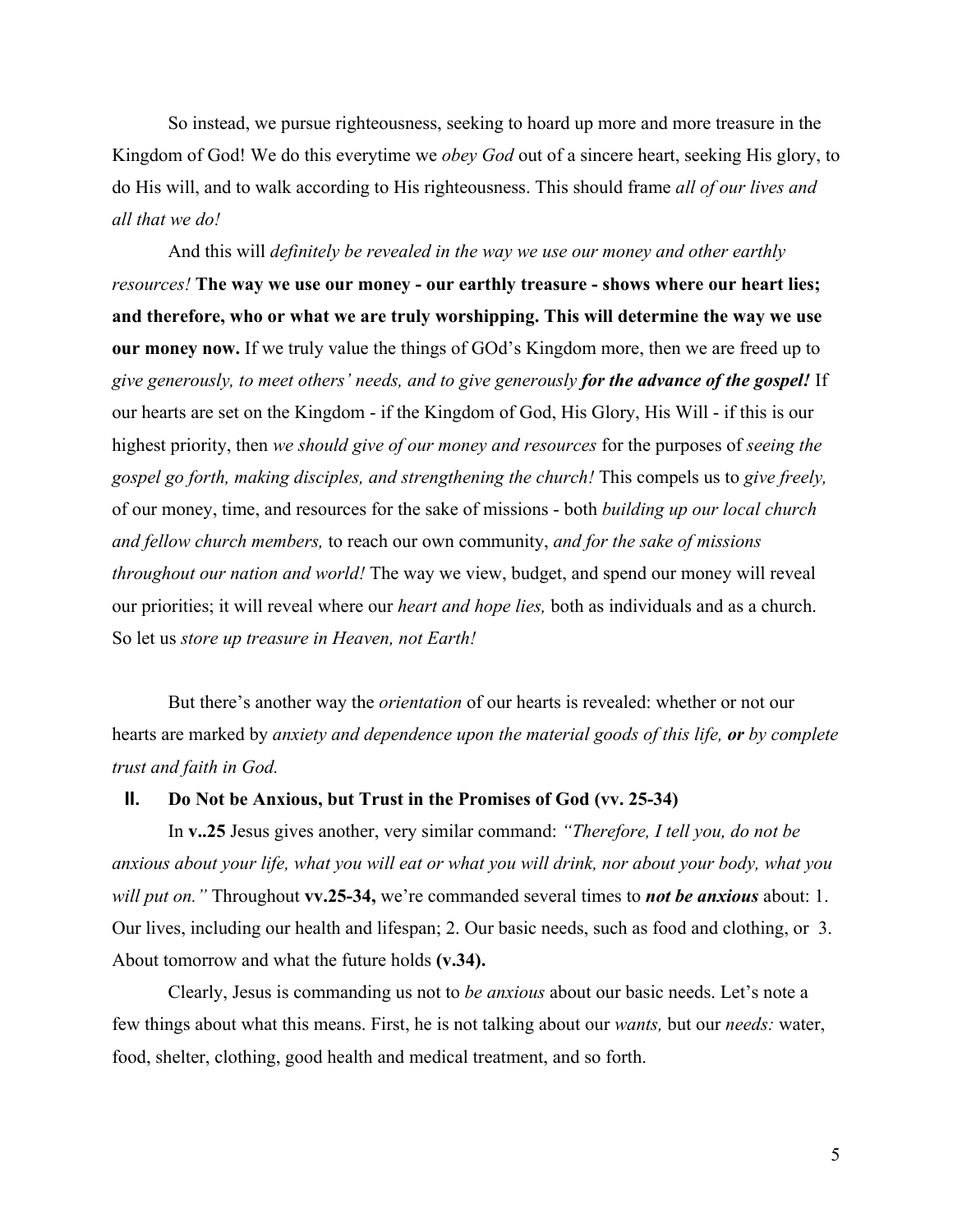Secondly, he is telling us *not to be anxious, not to be obsessed and worried about how are needs are going to be met and provided for.* This does *not mean* we should not care about such things, as if to say our basic needs are not important; they surely are! In fact, part of what this passage tells us is that they are so important that *God Himself cares about your basic needs!*

Rather, he is warning us against *anxiety -* the *heart issue of not trusting God* with our lives and needs, but instead *only trusting in the material goods and provision* of this world. When we're truly anxious, we're not *having faith and trusting in* God, but we're *only trusting in ourselves and the things of this world.* Such anxiety can reveal that our hope is set on this world. This is not the response of faith, but the opposite; for so Jesus rebukes us in **v.30:***"Oh you of little faith"* (**v.30)***.* One commentator I read said it eloquently: "THe *root of anxiety* is *unbelief."<sup>1</sup>*

Some people are more given to anxiety than others; sometimes, its for entire seasons. Yet I think its fair to say *this is a struggle for all of us,* to at least some extent, or at some point in our lives. When trials come, the way we respond is very revealing of our hearts. When we have legitimate concerns about how our *basic needs and provisions* will be met, we have **two choices:** will we *be anxious and worry,* or will we *trust God and live by faith?*

As we know, *to be a Christian is to live by faith!* And so, naturally, Jesus calls us to **have faith - don't be anxious, but trust in God and His promises!**

He could have just left it at the command and rebuke, but he doesn't: he is so gracious as to *give us several reasons why we shouldn't worry but can instead trust God and live in faith, not anxiety.*

# **1. (v.25b) God can and will provide for us. If he created us, he can surely care and provide for us, His people**

We see this at the end of **v.25:** *Our life is more important than the food we eat; our body is more important than the clothes we put on them.* God himself created us and *sustains us* every moment; if he can do this, then of course He can provide for our basic needs!

# **2. If God provides for lesser creation - by feeding the animals and clothing nature itself - how much more so will he care and provide for us, the crown of creation!**

In **v.26,** Christ tells us that God provides food for lesser creatures, such as birds, and yet *we are much more important than birds. "Look at the birds of the air; they neither sow nor*

<sup>1</sup> Carson, D.A., *Matthew,* p. 216.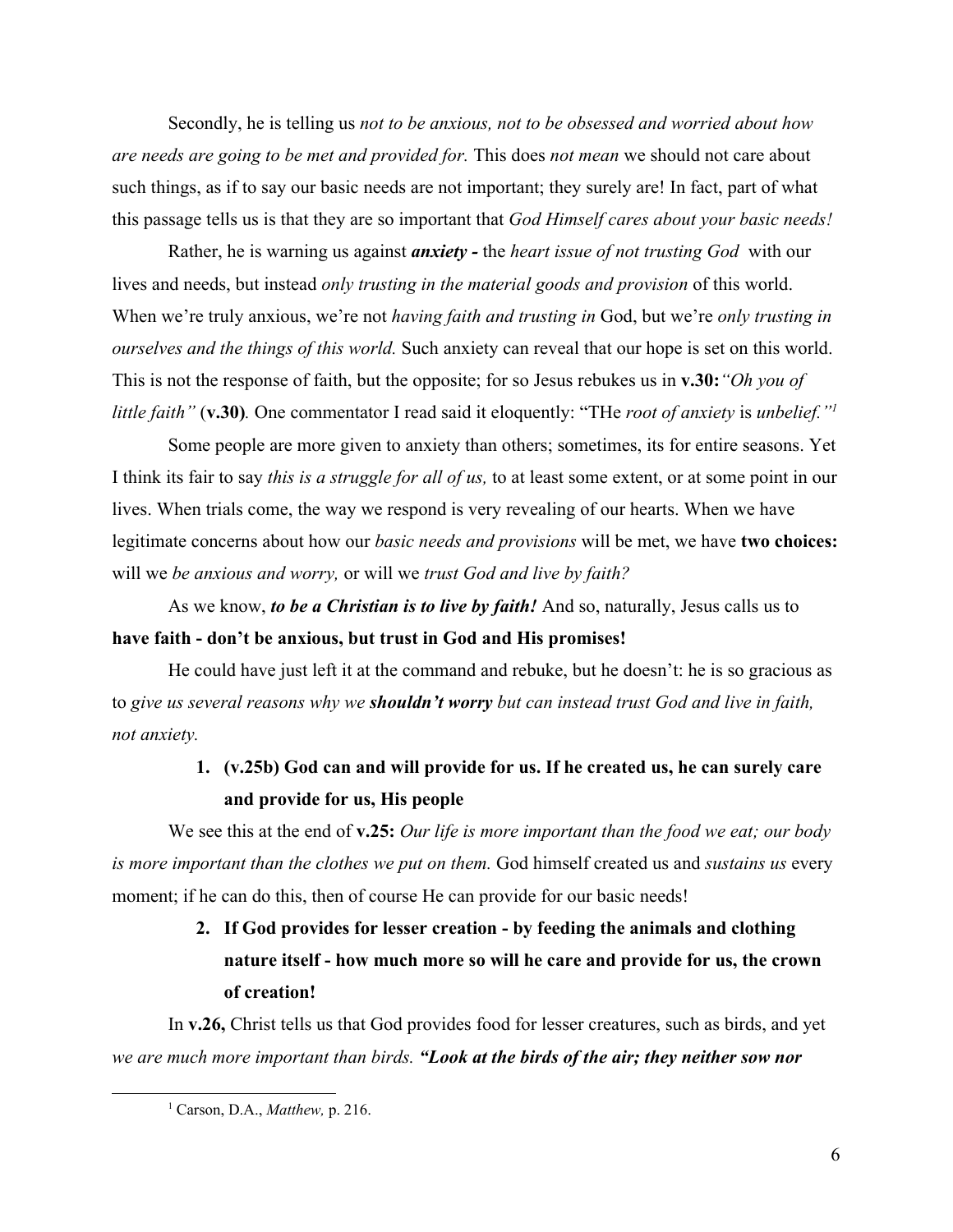*reap nor gather into barns, and yet your heavenly Father feeds them . Are you not of more value than they?"* God loves you as your Father; you are His child! He is telling you, right now, from His infallible Word: *He loves you and considers you far more valuable than the animals of this world;* He will care for and provide for you!

Again, we see this in **vv.28-30: If God provides clothes for the grass and flowers, he will surely provide clothes for us!**

## **3. Anxiety is worthless**

Being anxious and worrying about our needs and problems *doesn't help us or do any good!* As **v.27** says, *"And which of you by being anxious can add a single hour to his span of life?"* Anxiety never fixes your problems; it only adds to them! Anxiety never increases your lifespan; if anything it decreases it! Worrying about your finances and physical health *doesn't help you, doesn't do any good, and doesn't make any of it better - it only makes it worse!*

Instead, rest in God, who *is in control! He can handle and fix our problems!* He's in control, not us; He knows what he's doing, and he cares for us. Therefore, don't worry about your life, but trust Him with it!

#### **4. (31-32) God is our Father**

In **vv.31-32,** Jesus contrasts the way *unbelievers* and *believers* live. *Unbelievers,* non-Christians **who don't know or trust God, live in** *anxiety.* But this should not be so for us believers! *We know GOd in Christ, and He is our Father!* As he says, *"Therefore, do not be anxious, saying 'What shall we eat?' or 'What shall we drink?' or 'What shall we wear?' For the Gentiles seek after all these things, and your heavenly Father knows that you need them all."* He cares for us and knows our needs; therefore, we can *trust him.*

## **5. (v.34) Don't worry about tomorrow.**

God gives us grace for *each day.* So much of our worrying is not about *today,* but about *tomorrow, next week, next month, or next year.* So many times in my life, God has provided in incredible ways for my pressing needs! But so many times, I have responded in the absolute worst way: *Great! This meets what I need for today! Maybe even this week! But what about next week? We have enough for food - but what about rent next month? What about the car that's going to break down in the next few months? Sure, its a temporary job - but what about when its over? What then?* God tells us not to worry about the future or what tomorrow holds - we know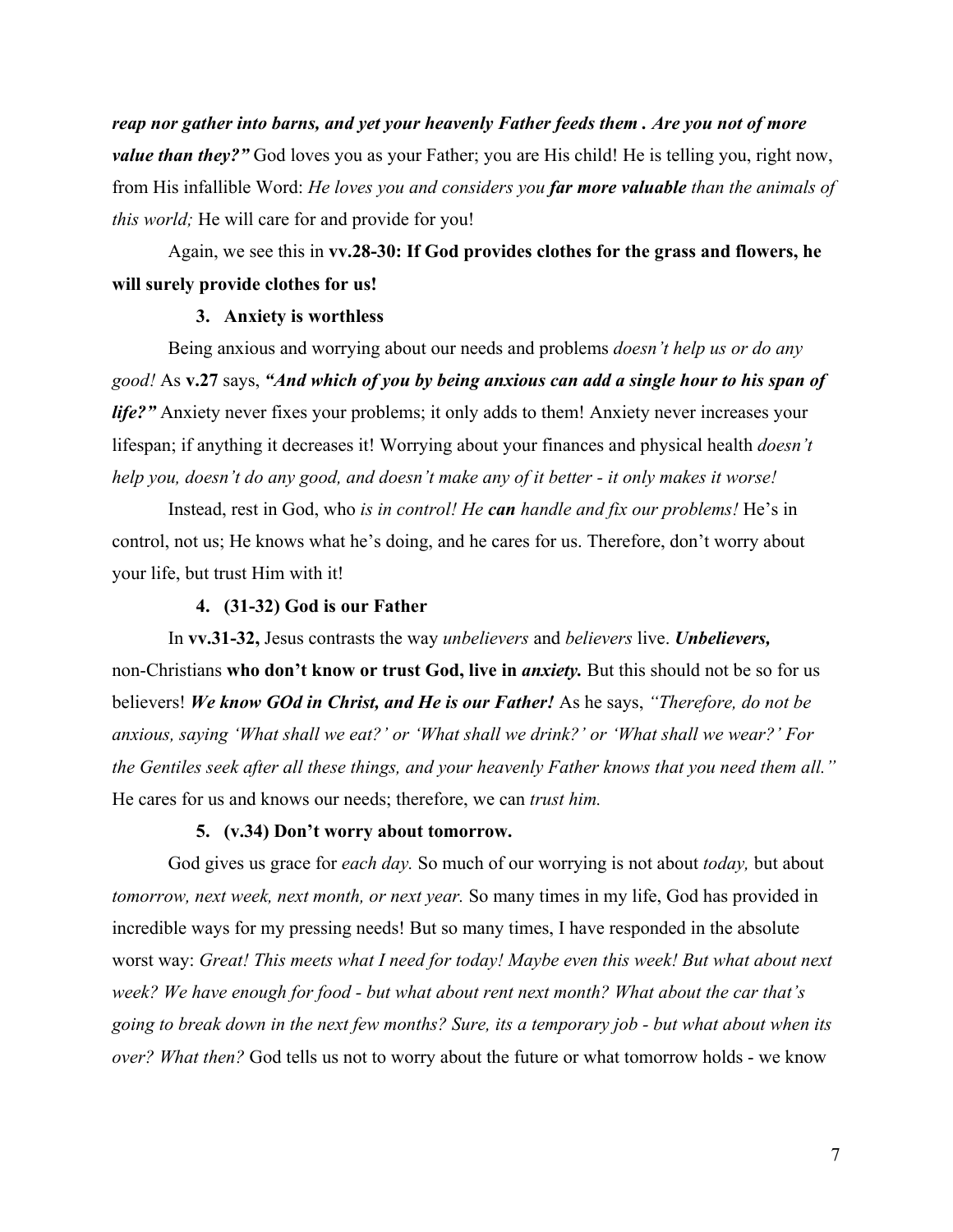our needs and problems today, and God gives grace and provision for each day; don't worry about tomorrow, God will give the grace you need then too.

## **6. (v.33) If you set your eyes and heart on the Kingdom of God and His righteousness, GOd promises to care for and provide for your needs.**

This is the glorious **promise of God** that Jesus gives us in **v.33,** a promise to set our restless, anxious heart at rest and peace! *"But seek first the Kingdom of God and his righteousness, and all these things will be added to you!"*

What is he promising here? Not that we will never experience lack or difficult times, nor that we will always get what we want. But he promises **that God will** *provide what we need.* But it's conditional: *so long as we're focusing on His Kingdom and righteousness.* In other words, if we're walking in such as way as to *set our hearts and eyes* on God, His glory, His will, and His righteousness. If we're storing up treasure *in Heaven, not Earth.* If we're striving to live a life that is *investing in the Kingdom of God,* seeking His glory and will, then *God will provide all that we need to keep living the life He wants us to!* Yes, there comes a day when every believer dies; and yet, on that day, the promise doesn't fail - *we simply receive the greatest treasure we've been looking forward to, the inheritance of eternal life in Christ Jesus!*

And until that day, we can strive forward in obedience by faith, not anxiously trying to scramble and bring about our "best life now," but simply trusting God to provide as we seek to obey Him! This means we're free to *give generously* to the church, those in need, and gospel missions, *not worrying about tomorrow,* but trusting that God will provide what we need as we're walking in His will! This means that if God is calling us to sacrificial give or serve in some capacity, we don't have to anxiously worry about whether or not he's going to leave us out to dry! NO, He has promised to lovingly provide for us every step of the way, until He calls us home!

**[Illustration]** This has been a particularly painful lesson for me to learn at times, as God has called me and my family to step out in faith. And yet, every time, *God has provided!* Not always in the way I expected or prayed; not always in my timing. And yet *always according to His purposes of grace!* And when I look back over seasons that only seemed worrisome at the time, the Lord's hand of gracious guiding and provision is often so evident.